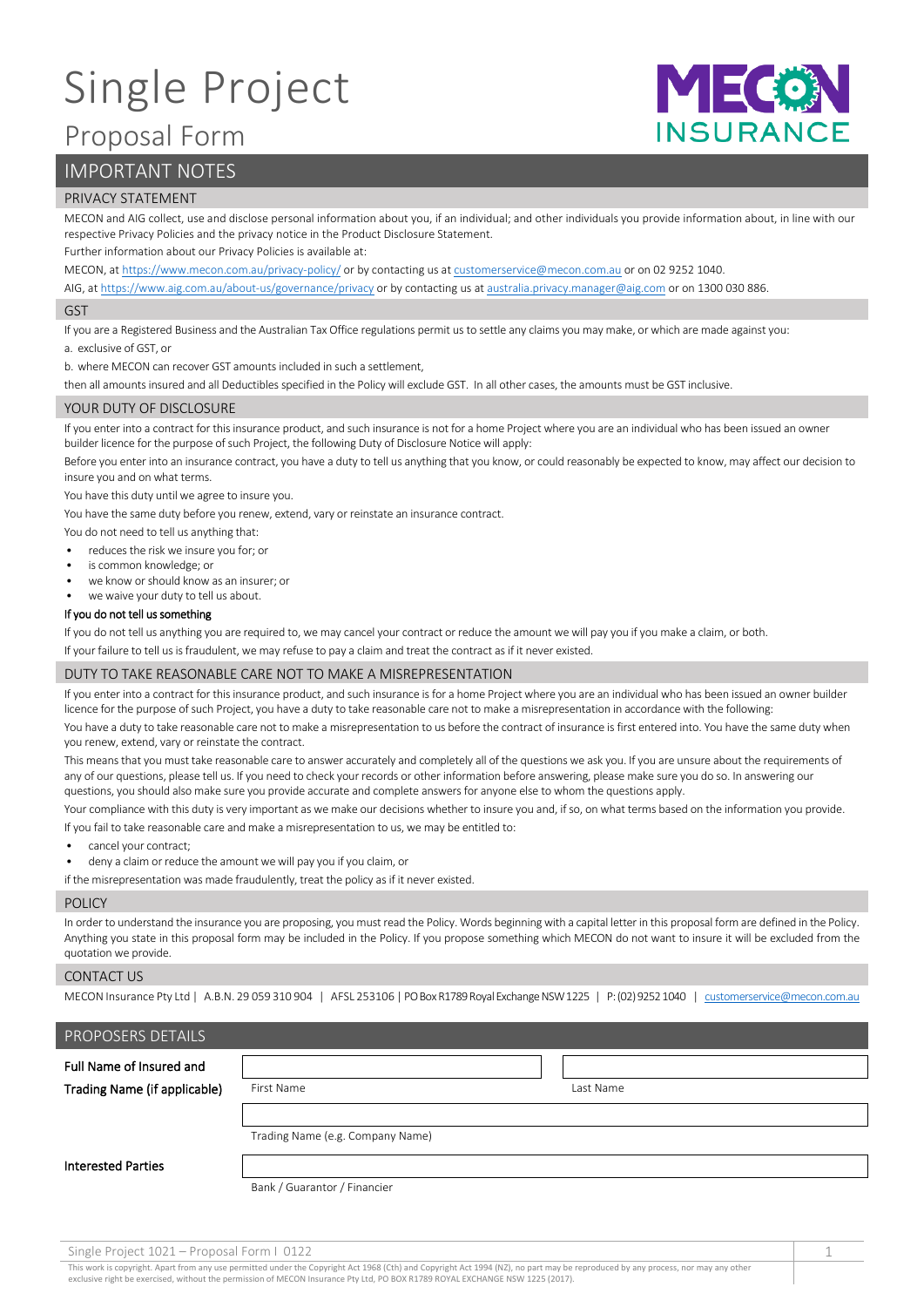| <b>Address for notices</b>                                                                                                                                                                                                                          |                                                                                                                                                                                                                                                                                                                                                                                                                                                                                                                                                                                                                                   |           |                                                                |           |
|-----------------------------------------------------------------------------------------------------------------------------------------------------------------------------------------------------------------------------------------------------|-----------------------------------------------------------------------------------------------------------------------------------------------------------------------------------------------------------------------------------------------------------------------------------------------------------------------------------------------------------------------------------------------------------------------------------------------------------------------------------------------------------------------------------------------------------------------------------------------------------------------------------|-----------|----------------------------------------------------------------|-----------|
|                                                                                                                                                                                                                                                     | Number, Street Address                                                                                                                                                                                                                                                                                                                                                                                                                                                                                                                                                                                                            |           |                                                                |           |
|                                                                                                                                                                                                                                                     |                                                                                                                                                                                                                                                                                                                                                                                                                                                                                                                                                                                                                                   |           |                                                                |           |
|                                                                                                                                                                                                                                                     | Suburb                                                                                                                                                                                                                                                                                                                                                                                                                                                                                                                                                                                                                            |           | State                                                          | Postcode  |
| <b>ABN</b>                                                                                                                                                                                                                                          |                                                                                                                                                                                                                                                                                                                                                                                                                                                                                                                                                                                                                                   |           | Registered for GST?                                            | Yes<br>No |
|                                                                                                                                                                                                                                                     | Australian Business Number                                                                                                                                                                                                                                                                                                                                                                                                                                                                                                                                                                                                        |           | GST % (if varied from 100%)                                    |           |
| Proposer's Interest                                                                                                                                                                                                                                 | Interest in the Project to be insured, are you the Principal/Developer/Contractor/Subcontractor/Owner Builder? - You may<br>be more than one.                                                                                                                                                                                                                                                                                                                                                                                                                                                                                     |           |                                                                |           |
| To the best of your<br>knowledge, having made<br>appropriate enquiries, have<br>you or any person with whom<br>you are in partnership;<br>or (if the proposed insured is<br>a company) have any of the<br>company's directors or<br>officeholders*: | Experienced any loss, damage, circumstance, liability or claim against you (whether<br>a.<br>insured or not) that could be covered by any of the policies now proposed?<br>Had an insurer decline any claim, cancel any insurance policy or impose special terms to<br>b.<br>any insurance policy?<br>Been charged with, pleaded guilty to or been convicted of any criminal offence or had<br>c.<br>any criminal offence proved?<br>Been associated in any way with any: Outlaw Motorcycle Gang ("OMG") or any member<br>d.<br>of an OMG; organised crime gang ("OCG") or any member of an OCG, or other illegal<br>association? |           |                                                                | Yes       |
| (*registered company)                                                                                                                                                                                                                               | Been declared bankrupt?<br>е.<br>f.<br>Had a liquidator and/or receiver appointed and/or been placed into external<br>administration?<br>Been a defendant in any civil court case?<br>g.<br>If 'Yes' to any of the above, please provide full details (or in space provided on page 4)                                                                                                                                                                                                                                                                                                                                            |           |                                                                |           |
|                                                                                                                                                                                                                                                     | All answers above will be regarded as answers by all parties related to the proposal.                                                                                                                                                                                                                                                                                                                                                                                                                                                                                                                                             |           |                                                                |           |
| <b>INSURANCE DETAILS</b>                                                                                                                                                                                                                            |                                                                                                                                                                                                                                                                                                                                                                                                                                                                                                                                                                                                                                   |           |                                                                |           |
| <b>Cover Required</b>                                                                                                                                                                                                                               |                                                                                                                                                                                                                                                                                                                                                                                                                                                                                                                                                                                                                                   | <b>TO</b> |                                                                |           |
|                                                                                                                                                                                                                                                     | Commencement Date                                                                                                                                                                                                                                                                                                                                                                                                                                                                                                                                                                                                                 |           | <b>Expiration Date</b>                                         |           |
| <b>Defects Liability Period</b>                                                                                                                                                                                                                     | months                                                                                                                                                                                                                                                                                                                                                                                                                                                                                                                                                                                                                            |           | If you are an Owner Builder, no cover for DLP will be provided |           |
| (DLP)                                                                                                                                                                                                                                               | Maximum Defects Liability Period                                                                                                                                                                                                                                                                                                                                                                                                                                                                                                                                                                                                  |           |                                                                |           |
| Address of the Project                                                                                                                                                                                                                              |                                                                                                                                                                                                                                                                                                                                                                                                                                                                                                                                                                                                                                   |           |                                                                |           |
|                                                                                                                                                                                                                                                     | Number, Street Address                                                                                                                                                                                                                                                                                                                                                                                                                                                                                                                                                                                                            |           |                                                                |           |
|                                                                                                                                                                                                                                                     |                                                                                                                                                                                                                                                                                                                                                                                                                                                                                                                                                                                                                                   |           |                                                                |           |
|                                                                                                                                                                                                                                                     | City/Suburb                                                                                                                                                                                                                                                                                                                                                                                                                                                                                                                                                                                                                       |           | State                                                          | Postcode  |
| What does the Project entail?<br>Including but not limited to number of<br>storeys, number of basement levels,<br>swimming pools, and commissioning<br>period - if applicable.                                                                      |                                                                                                                                                                                                                                                                                                                                                                                                                                                                                                                                                                                                                                   |           |                                                                |           |
| <b>Project Details</b>                                                                                                                                                                                                                              | Has any work already commenced on the Project to be insured?                                                                                                                                                                                                                                                                                                                                                                                                                                                                                                                                                                      |           |                                                                | No<br>Yes |
|                                                                                                                                                                                                                                                     | If 'Yes', provide details of commencement date, value of work completed, and photographs of work completed.                                                                                                                                                                                                                                                                                                                                                                                                                                                                                                                       |           |                                                                |           |
|                                                                                                                                                                                                                                                     |                                                                                                                                                                                                                                                                                                                                                                                                                                                                                                                                                                                                                                   |           |                                                                |           |

Single Project 1021 – Proposal Form I 0122 2

This work is copyright. Apart from any use permitted under the Copyright Act 1968 (Cth) and Copyright Act 1994 (NZ), no part may be reproduced by any process, nor may any other<br>exclusive right be exercised, without the per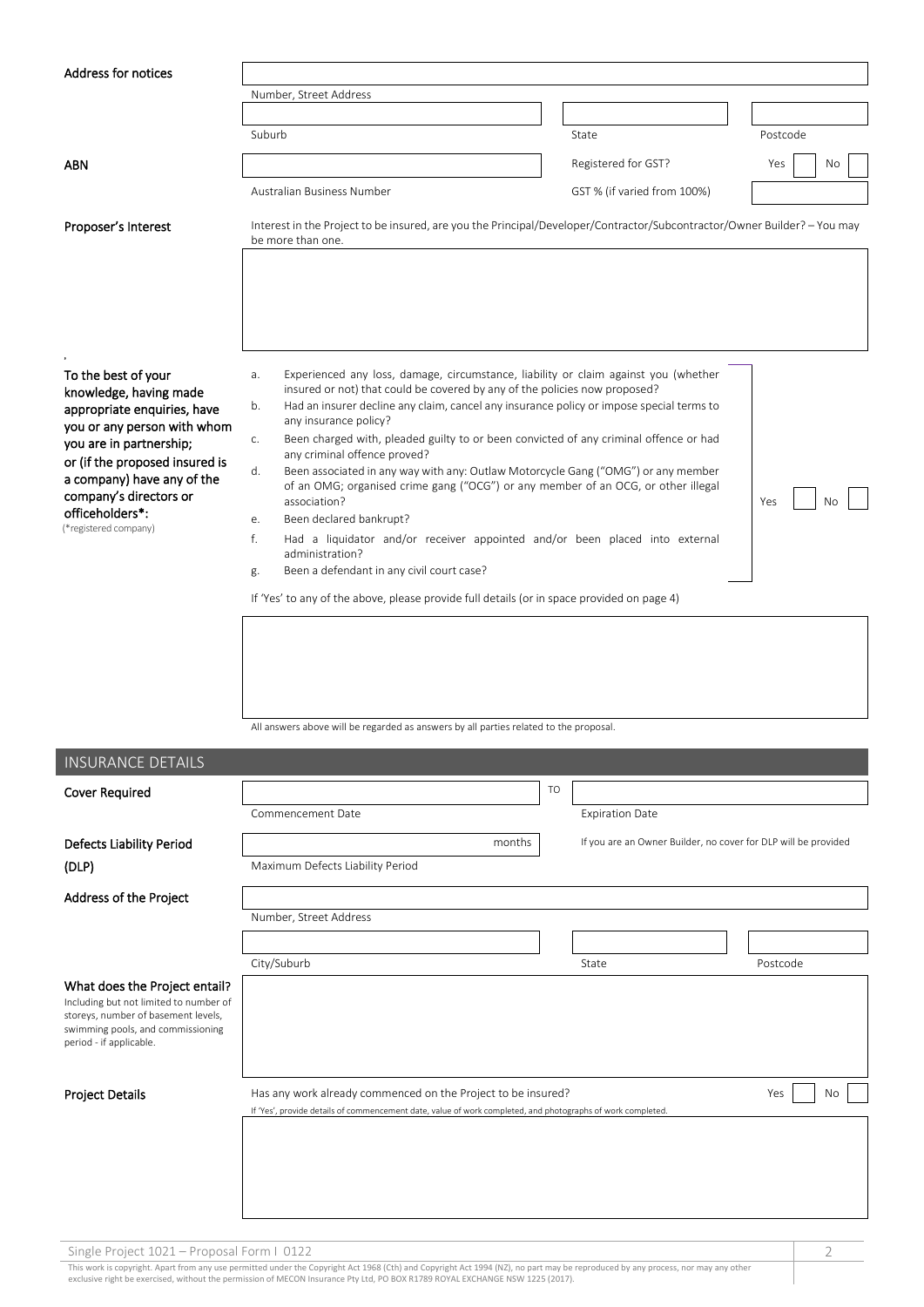| Existing Structures |  |  |  |
|---------------------|--|--|--|
|---------------------|--|--|--|

# Existing Structures Will any alterations or refurbishments to Existing Structures be undertaken? Wes Novell Novell Novell Novell Novell Novell Novell Novell Novell Novell Novell Novell Novell Novell Novell Novell Novell N

|                                                                 | If 'Yes', describe the existing structure and the work to be undertaken.                                                                                            |           |
|-----------------------------------------------------------------|---------------------------------------------------------------------------------------------------------------------------------------------------------------------|-----------|
|                                                                 |                                                                                                                                                                     |           |
|                                                                 |                                                                                                                                                                     |           |
|                                                                 |                                                                                                                                                                     |           |
|                                                                 |                                                                                                                                                                     |           |
|                                                                 |                                                                                                                                                                     |           |
| (A TMD Requirement)                                             | If the Existing Structure is a home, does the homeowner's existing insurance policy exclude cover<br>for their existing home building during the construction work? | Yes<br>No |
| (A TMD Requirement)                                             |                                                                                                                                                                     |           |
|                                                                 | If 'No', are you also required to insure the existing home building under your contract or<br>agreement with the homeowner?                                         | Yes<br>No |
| Demolition                                                      | Is there any demolition involved?                                                                                                                                   | Νo<br>Yes |
|                                                                 | If 'Yes' is the value of demolition greater than 25% of the Project Value and / or does the height of the demolition exceed 15                                      |           |
|                                                                 | metres (other than internal non-structural demolition)? If 'Yes', describe.                                                                                         |           |
|                                                                 |                                                                                                                                                                     |           |
|                                                                 |                                                                                                                                                                     |           |
|                                                                 |                                                                                                                                                                     |           |
|                                                                 |                                                                                                                                                                     |           |
|                                                                 |                                                                                                                                                                     |           |
|                                                                 |                                                                                                                                                                     |           |
| Excavation                                                      | Will the Project involve excavation?<br>If 'Yes':                                                                                                                   | Yes<br>No |
|                                                                 |                                                                                                                                                                     | Yes<br>Νo |
|                                                                 | Is any property bordering the Project site any closer than 3 metres from the edge of any<br>a.<br>excavation which will be deeper than 3 metres?                    |           |
|                                                                 |                                                                                                                                                                     |           |
|                                                                 | b.<br>Is the geology sand, marine sediment, peat or swampy?                                                                                                         | No<br>Yes |
|                                                                 | Will there be excavation deeper than 5 metres?<br>C.                                                                                                                | Yes<br>No |
|                                                                 | Will there be excavation of existing underground services?<br>d.                                                                                                    | Yes<br>No |
|                                                                 | Will there be retaining walls greater than 15 metres in length and/or 1.5 metres in height?<br>е.                                                                   | No<br>Yes |
| PROPOSER INFORMATION                                            |                                                                                                                                                                     |           |
|                                                                 |                                                                                                                                                                     |           |
| Will the Project involve any of the                             | Any work in, on, over or under a permanent body of water<br>а.                                                                                                      | No<br>Yes |
| following a. to w.?<br>Only answer questions a. to i. if owner- | Blasting or explosives (other than nail guns)<br>b.                                                                                                                 | Yes<br>No |
| builder home construction.                                      | Buildings or structures of historical significance<br>C.                                                                                                            | No<br>Yes |
| Answer all questions if construction is<br>anything else.       | d.<br>Demolition above 15 metres in height (other than internal non-structural demolition)                                                                          | No<br>Yes |
|                                                                 |                                                                                                                                                                     |           |
|                                                                 | Directional drilling or boring greater than 1 metre in diameter (other than piling / piers)<br>е.                                                                   | No<br>Yes |
|                                                                 | f.<br>Flame cutting or welding (other than for plumbing work)                                                                                                       | Yes<br>No |
|                                                                 | Irrigation systems, canal, reservoir or dam work<br>g.                                                                                                              | No<br>Yes |
|                                                                 | Lowering of ground water<br>h.                                                                                                                                      | Yes<br>No |
|                                                                 | Piling or substantial vibration<br>i.                                                                                                                               | Yes<br>No |
|                                                                 |                                                                                                                                                                     |           |
|                                                                 | Pipelines greater than 250 metres in length<br>j.                                                                                                                   | Yes<br>No |
|                                                                 | Removal or weakening of supports of any nature<br>k.                                                                                                                | Yes<br>No |
|                                                                 | Ι.<br>Road works or bridges                                                                                                                                         | Yes<br>No |
|                                                                 | Swimming pools<br>m.                                                                                                                                                | No<br>Yes |
|                                                                 | Technology which is of a prototype nature<br>n.                                                                                                                     | Yes<br>No |
|                                                                 |                                                                                                                                                                     |           |
|                                                                 | Testing and Commissioning<br>О.<br>Commissioning Period                                                                                                             | Yes<br>No |
|                                                                 | The lending of a Builder's licence to, or by, you<br>p.                                                                                                             | Yes<br>No |
|                                                                 | Underground works, such as tunnels, shafts, mines or galleries<br>q.                                                                                                | No<br>Yes |
|                                                                 | Underpinning<br>r.                                                                                                                                                  | No<br>Yes |
|                                                                 | Use of hazardous chemicals or flammable liquids (more than 4 litres)<br>S.                                                                                          | Yes<br>No |
|                                                                 |                                                                                                                                                                     |           |
|                                                                 | Work in mining processing plants<br>t.                                                                                                                              | Yes<br>No |
|                                                                 | Work in oil, gas, chemical or petrochemical plants, including any work on gasoline service<br>u.                                                                    | Yes<br>No |
|                                                                 | stations                                                                                                                                                            |           |
|                                                                 | Work in or around an airport, aircraft landing area or working railways or tramlines<br>٧.                                                                          | Yes<br>No |
|                                                                 | Work on landfills, land which is listed on the contaminated land register or the application<br>W.<br>of waste or chemical products to land                         | Yes<br>No |

Single Project 1021 – Proposal Form I 0122 3

This work is copyright. Apart from any use permitted under the Copyright Act 1968 (Cth) and Copyright Act 1994 (NZ), no part may be reproduced by any process, nor may any other<br>exclusive right be exercised, without the per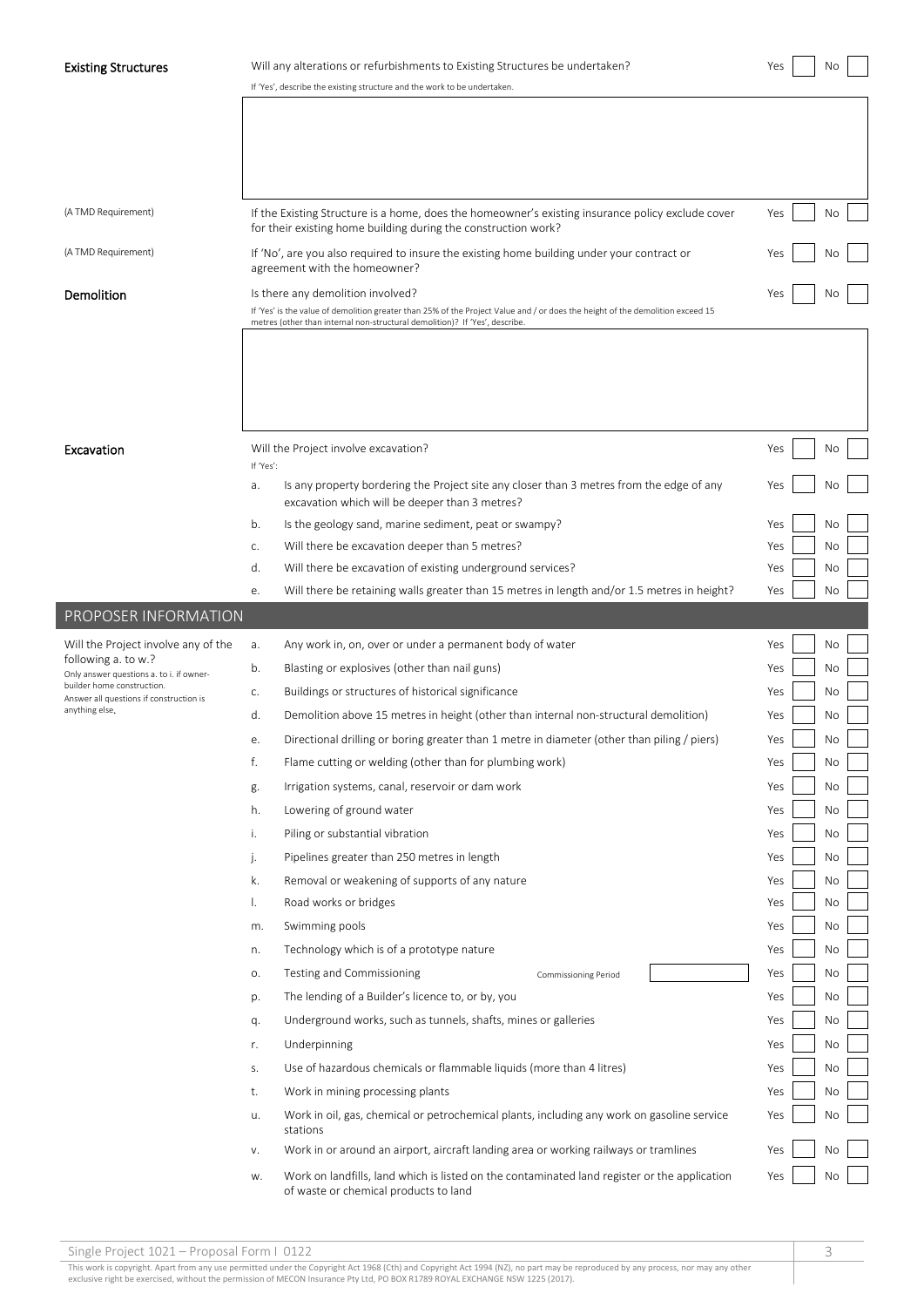## CONTRACTORS POLLUTION LIABILITY (this cover does not apply to Owner Builders)

Contractors Pollution Liability (if any of i. to iii. below are answered 'yes' cover will not apply) Completing this question does not guarantee cover. It is only provided at Mecon's sole

discretion.

- i. We require you to have written procedures and/or methods in place so your staff know how to deal with the discovery of asbestos or if there is a pollution event. Do you need to create these procedures? *\* We will supply guidelines for these procedures to you if you don't have them.* ii. During the past five (5) years have you had any significant/reportable releases or spills of
- hazardous substances, hazardous waste or any other pollutants (as defined by environmental statutes or regulations)? iii. In the past five (5) years, has there been, or is there now pending, a claim against you for
	- clean-up, bodily/personal injury or property damage, resulting from the release into the environment of hazardous substances (including asbestos), hazardous waste, or other pollutants from the location or other locations owned or operated by you?

If 'Yes' to any of the above questions, please describe below:

#### SUM INSURED AND INSURED PROPERTY

#### Section One – Material Damage

| These are the maximum                                                  | 1.02 | Project Value*                                                                                      |  |
|------------------------------------------------------------------------|------|-----------------------------------------------------------------------------------------------------|--|
| sums insured which will apply<br>to the Project:                       | 1.03 | Principal Supplied ("free issue") Materials                                                         |  |
| If automatic amounts below are<br>insufficient, please specify another | 1.04 | <b>Existing Structures</b>                                                                          |  |
| amount.                                                                | 1.05 | Contractor's Plant, Tools and Reusable Equipment                                                    |  |
|                                                                        |      | (attach list of Plant and Equipment with their values or nominate an amount for non-specific items) |  |
|                                                                        | 1.06 | Variations and Escalation (20% of the amount specified at 1.02 and 1.03 is automatic)               |  |
|                                                                        | 1.07 | Removal of Debris (10% of the amount specified at 1.02, 1.03, 1.04 and 1.05 is automatic)           |  |
|                                                                        | 1.08 | Professional Fees (10% of the amount specified at 1.02 and 1.03 is automatic)                       |  |
|                                                                        | 1.09 | Expediting Costs (5% of the amount specified at 1.02,1.03 & 1.04 is automatic)                      |  |
|                                                                        | 1.10 | Mitigation Costs (5% of the amount specified at 1.02, 1.03 and 1.04 is automatic)                   |  |
|                                                                        |      | *The cost that would reasonably be incurred at commercial rates to perform the work under contract. |  |

| Section Two - Public Liability            |      |                                               |           |
|-------------------------------------------|------|-----------------------------------------------|-----------|
| Is Section Two Public Liability required? |      |                                               | Yes<br>No |
| Limits of Indemnity                       | 6.01 | Public Liability                              |           |
| Sub Limits                                | 6.02 | Vibration Weakening or the Removal of Support |           |
|                                           | 6.03 | Property in Care, Custody or Control          |           |

#### OPTIONAL ADDITIONAL COVERS

In addition to Material Damage and Liability, do you require Cover Advantage Endorsement? Note: an additional premium may apply to each of these additional extensions. Please contact your insurance broker for full details.

# Yes No

Yes No

Yes No

Yes No

#### ADDITIONAL SPACE IF REQUIRED

Single Project 1021 – Proposal Form I 0122 4 and the state of the state of the state of the state of the state of the state of the state of the state of the state of the state of the state of the state of the state of the

This work is copyright. Apart from any use permitted under the Copyright Act 1968 (Cth) and Copyright Act 1994 (NZ), no part may be reproduced by any process, nor may any other exclusive right be exercised, without the permission of MECON Insurance Pty Ltd, PO BOX R1789 ROYAL EXCHANGE NSW 1225 (2017).